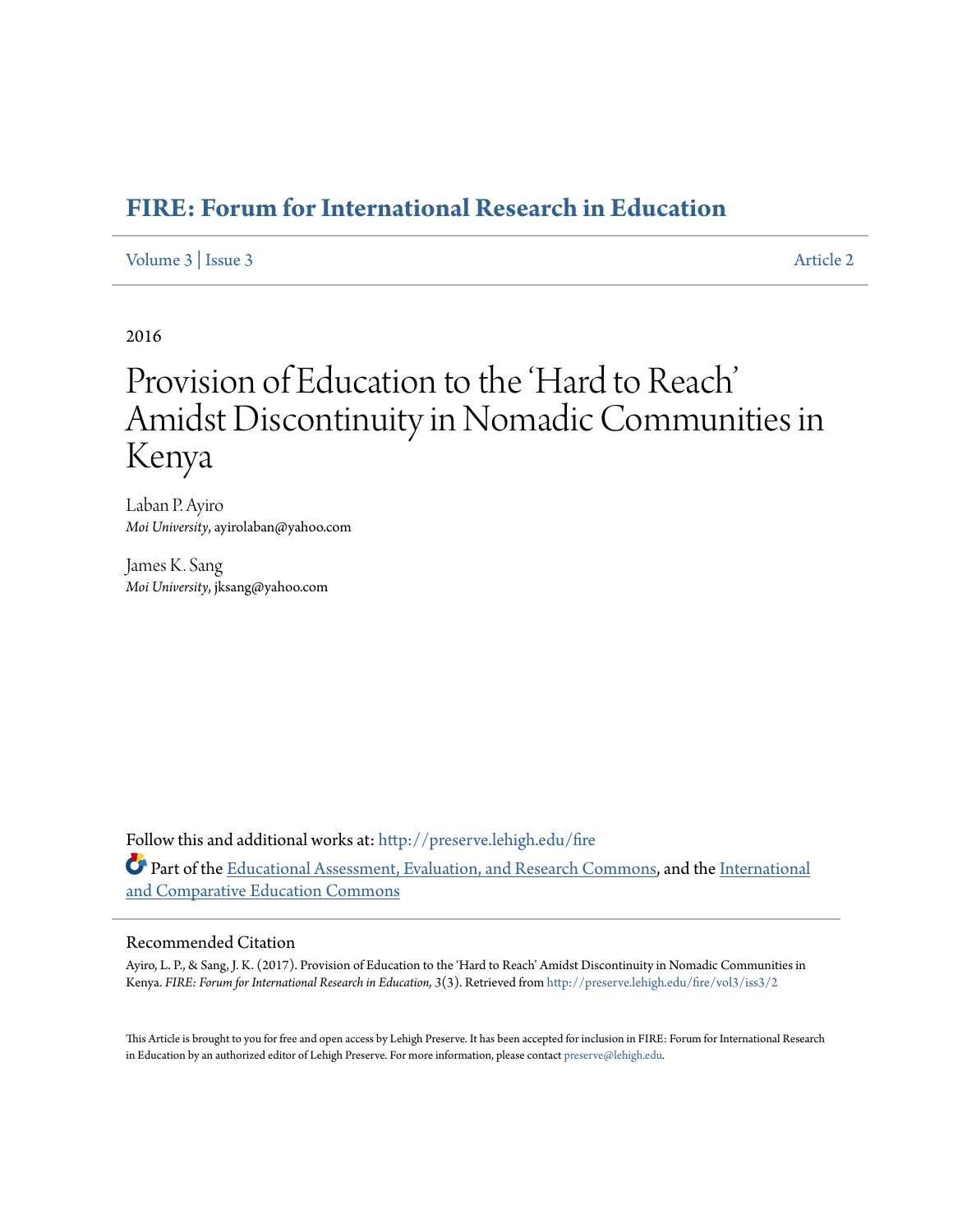# Provision of Education to the 'Hard to Reach' Amidst Discontinuity in Nomadic Communities in Kenya

#### **Abstract**

This study explores why nomadic children in the counties of Turkana and West Pokot are left behind in the primary education process despite free primary education (FPE), and considers the variables that contribute to high dropout rates, low enrollment, poor attendance, and unsatisfactory academic achievement with a view of bringing out possible strategies to mitigate against these factors of discontinuity. Based on a study conducted in two counties in Kenya, results suggest that formal education in Kenya has not effectively served the nomadic communities. Education indicators in these counties revealed that nomadic groups are at the bottom in national statistics pertaining to enrollment rates, school participation, classroom performance, gender balance, student achievement, progression to the next level of education and by extension training.

#### **Keywords**

nomadic communities; discontinuity; participation; academic achievement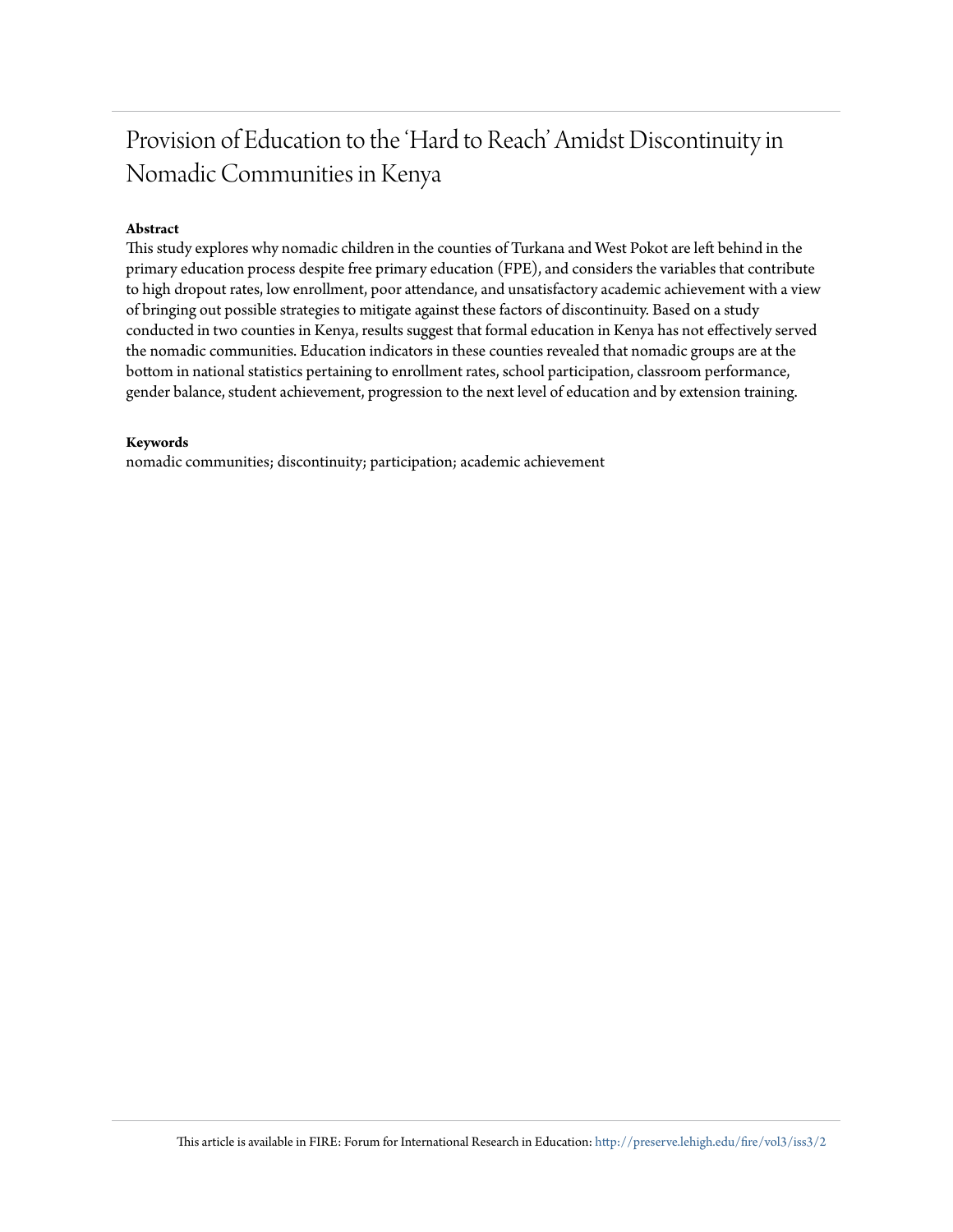# **PROVISION OF EDUCATION TO THE 'HARD TO REACH' AMIDST DISCONTINUITY IN NOMADIC COMMUNITIES IN KENYA**

**Laban P. Ayiro<sup>1</sup>** *Moi University, Kenya*

**[James K. Arap Sang](javascript:popUp()** *Moi University, Kenya*

#### **Introduction**

The formal education system in Kenya has generally not served the nomadic communities effectively over the nearly fifty years since independence. Educational indices of performance in the two counties revealed that the nomadic groups are at the bottom of the table in national statistics pertaining to enrolment rates, participation, classroom performance, gender balance, achievement, progression to the next level of education and by extension training. Despite the existing government plans intended to ensure access and equity of education provision in the country, issues of imbalance in enrolment, completion rates and academic achievement between children of pastoralist communities and the rest of the country have been and are still a subject of debate considering the huge disparities that exist to which many feel are not receiving the expected attention. National primary school statistics since independence to date, for example, reveal that children from the arid and semi-arid lands (ASAL) regions of the country are most affected by under- enrolment and noncompletion of school.

#### **Context**

**.** 

Nomadic pastoralists in Kenya keep livestock as a source of livelihood through sale and use of its products. The nomadic pastoral regions in the country are generally arid and semi-arid with high temperatures and with less than 750 mm of rain a year. These ASAL areas constitute  $75\%$  of the  $582,646 \text{ km}^2$  of Kenya's landmass, and are home to 30% of the total population and nearly half of the country's livestock population (Oxfam, 2006). In most parts of arid regions, the soils are poor and rains are unreliable, consequently rain-fed farming is impossible, making pastoralism the only possible form of productive land use (Oxfam, 2006).

This case study looked at (1) Turkana County, which is arid and receives between 200‐550 mm of rainfall annually. This is too little to sustain rain‐fed agricultural farming.

<sup>1</sup> *Correspondence*: Dr. Laban P. Ayiro, Moi University, P.O. Box 3900-30100, Eldoret, Kenya; Email: ayirolaban@gmail.com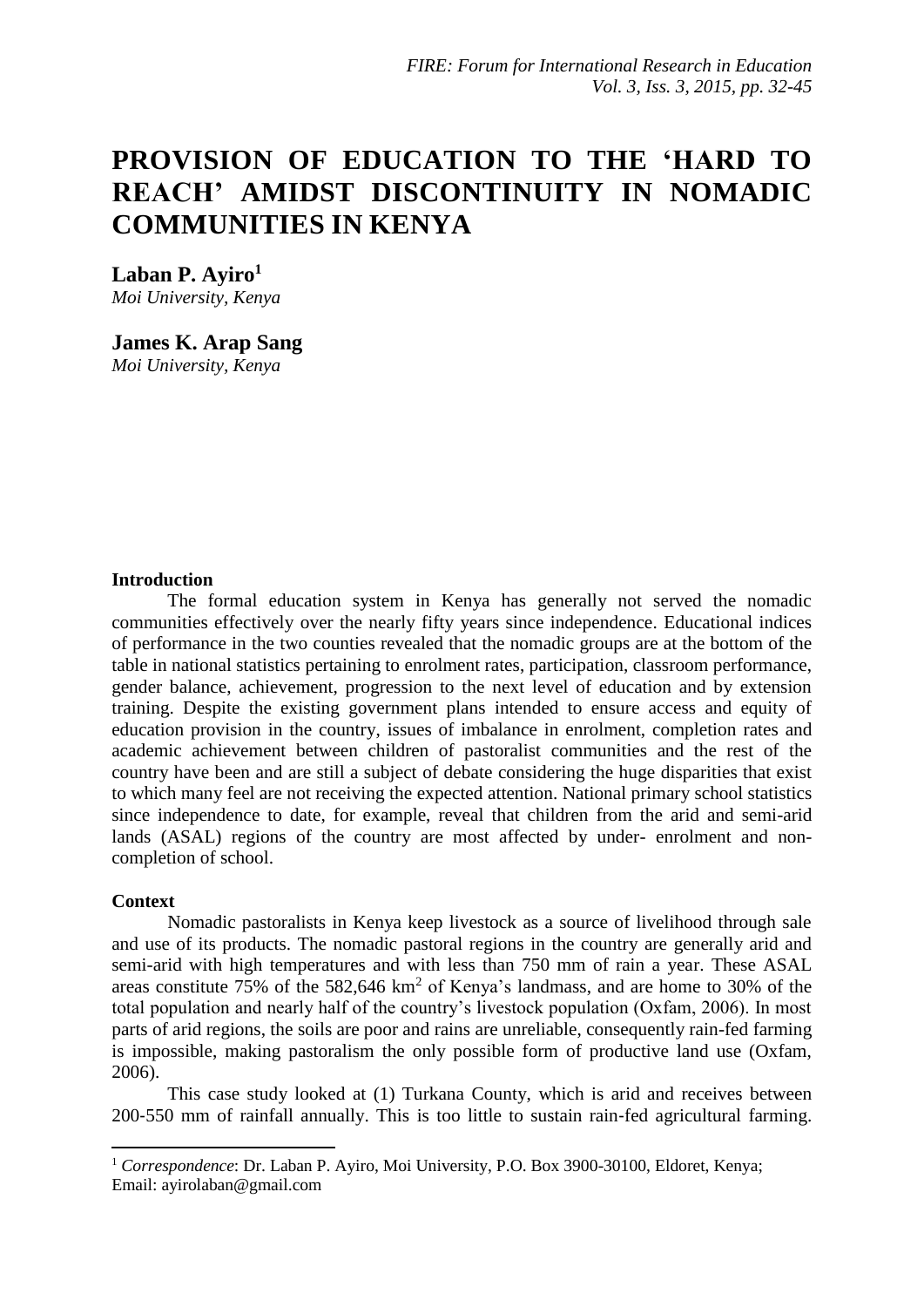The climate is dry, with sporadic "flash" rainfall that abets soil erosion. The terrain is rocky with sparse vegetation primarily composed of thorn bushes. This area that accounts for 13% of all ASAL landscape is home to Kenya's nomadic pastoralist community called the Turkana; (2) West Pokot County, which is primarily semi arid and some of the pastoralists in this county are becoming more sedentary making it easier to access education. The infrastructural development is slightly better even though this county suffers similar effects of climate, insecurity as the arid district of Turkana.

An analysis conducted in 2007 by the Ministry to map schooling levels of all persons aged six and above (at primary schooling level) indicates that only 16.3 % in Turkana and 53.4% in West Pokot have ever enrolled in school against a national average of 76.8%. Worse still, only 3% (and only 0.5% of women) in Turkana and 4.5% (with 1.8% women) in West Pokot have attended secondary schools, against a national average of 8.7 percent. Notably low is the population that has attended any post‐secondary institutions, at approximately 0.6 percent for the two counties (KNBS, 2008). With regard to the net enrollment ratio (NER) (GoK, 2009h), the statistics are startling; Turkana County has an NER of 36.5% with 45.4% (boys) and 29.3% (girls). West Pokot has an NER of 65.9% (71.4% boys & 60.1% girls). This is in comparison to the national NER which stands at 91.6% with 94.1% boys and 89.0% girls.

The dropout rates are Turkana 18.2% (boys-16.8% and girls 19.9%) while in West Pokot the NER is 12% with boys having a dropout rate of 10.1% and the girls 14.0%. The national dropout rate is only 3.5% (boys at 3.2% and girls at 3.7%). These dropout rates in the two counties are representative of most of the ASAL counties and hence the concern on education performance in the two counties. The survival rates in Turkana stands at 40.9% (boys-42.2% and girls 39.4 %), while in West Pokot the rate of survival stands at 61.5% (64.4%-boys and 58% girls). The positive survival rates for West Pokot can be attributed to its being semi-arid and a sizable proportion of the population being sedentary. A statistic of worry is that of Low completion rate with Turkana having a rate of 43.9% (boys at 61.0 and girls at 25.5%) while West Pokot stands at 58.5% (boys at 70.6% and girls 47.9%). The two counties had an average of one teacher for 53.4 pupils against 1:43.9 for those counties that are agricultural and sedentary. The two counties performance in the Kenya Certificate of Primary Education (KCPE) are- Turkana had a county mean of 188.41 and West Pokot 193.24 against a national mean of 189.20 in the 2013 KCPE examination (MoE 2010).

This study explored why nomadic children in the counties of Turkana and West Pokot are still left behind in the primary education process despite the Free Primary Education (FPE) initiative by the government of Kenya aimed at enhanced access, equity and quality of education for every Kenyan child. The study considered the variables that contribute to high dropout rates, low enrolment, poor attendance, and unsatisfactory academic achievement with a view of bringing out possible strategies to mitigate against these factors.

# **Literature Review**

This literature interrogated included that of studies done on education for pastoralist communities so as to explore the reasons for the low participation statistics of pastoralists in the formal education system in Kenya. According to Carr-Hill (2012), there are 21.8 million pastoralist children out of school globally with 4.3 million in EFA Fast Track Initiative countries. Furthermore studies by the same researcher have revealed that the percentage of school-age children in pastoralist population posted school attendance ranging between 11% and 39% (Carr-Hill 2006). The 2010 GMR captures statistics for six African countries with high pastoralist populations and show very depressing attendance and participation levels (Ruto, Ongwenyi, & Mugo 2009) as compared to the same cohort of students in the less mobile communities. It can therefore be hypothesized that marginalization and education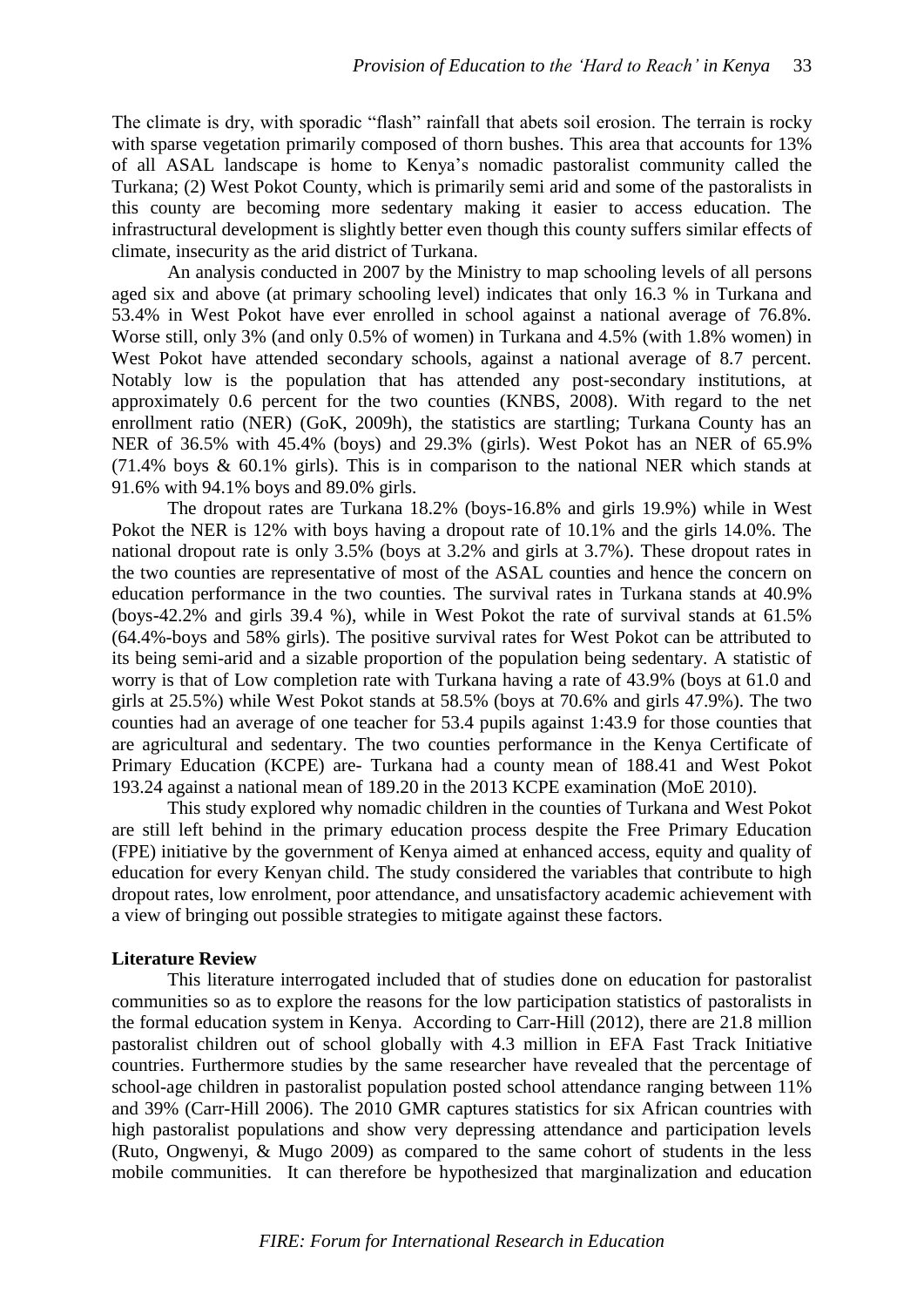deprivation is evident in the pastoralist areas across the region (UNESCO 2010; Danaher, Kenny, & Leder 2009) and calls for urgent interventions.

A sizeable number of studies (e.g. Gorham, 1978) assert that conventional approaches to education provision are largely felt to be unworkable in subsistence pastoral conditions; Morton, (2010) highlights the irrelevance of an imported western model of schooling and its incompatibility with prevailing social and cultural values and practices. Tahir (1997) provides a compilation of Nigeria's comprehensive approach to education and pastoralism. Gorham's study (1978) on what has been tried; where and how; ranging from boarding schools of Kenya to the tent schools of Iran-remains a useful account. Kratli's review (2001) is discusses the approaches adopted at enhancing access in pastoralists' areas. Interestingly, very few of the studies, if any, have focused on the impact of this continued low participation and achievement rates so as to develop functional approaches to increasing access and provision of quality education for the pastoral children in these two counties. This particular study attempts to highlight the disparities between nomadic groups and their more settled Kenyan populations from an advocacy perspective.

The studies on pastoralism and education provision bring to the fore a situation that is characterized by marginalization, conflict and competition over meagre resources (Dyer, 2012), and emphasize that the present mode of education services provision will have limited impact on the current status of pastoralists' education. Indeed education programmes that assume stability in the ecosystem of the inhabitants have been at odds with and in opposition to the nomadic fluid and unpredictable environments of discontinuity. Nomadic learners in Kenya experience similar educational setbacks as other pastoralist children, such as the Tuareg and the Bedouin in the North and the Basarwa or Bushmen of Botswana (Nkinyangi, 1980). Studies by Ezeomah (2002) reveal that pastoralist learners are left behind in primary education attainment due to constant migration, poor staffing, inadequate resources, vulgaries of nature and compliance with the traditional norms of the communities they are born in.

Their knowledge transmission process in aspects such as informal animal husbandry knowledge, skills in colloquial biology and environmental studies are passed on by parents, elders, and peers (Kakonge, 2006). They therefore acquire knowledge and skills in nonformal vocational education contexts. This explains why they will always lag behind in the formal education system, which limits the holistic functional education required for meaningful integration into the pastoralist way of life. Despite nomadic parents' acceptance of the formal national curriculum, a majority of them fear that the education process will force them into sedentary ways of life (Ismail, 2004) thereby stripping them of their herding culture and identity. In response to these concerns therefore, it would be expected that the national educational policies integrate aspects of pastoral socio-economic life in curriculum policy and process in Kenya.

What are the main constraints on the education supply in pastoralists' zones that were captured in the study? These included: the vast distances from schools and low population densities make it difficult to attract numbers in classrooms; the inadequacy of education infrastructures; educational curricula not adapted to pastoral modes of life; scarcity of teachers and absenteeism among herders' children who are called on heavily to work (MoE, 2007). In addition, insecurity is a major threat to school attendance in both Turkana and West Pokot.

Different approaches to supplying educational services for pastoral communities in Turkana and West Pokot have been in existence; notably stationary or mobile community schools in which learners have been enabled to access education (MoE, 2009). Both of these approaches have not yielded the expected outcomes considering the running national statistics on the impact of Free Primary Education for the last 12 years. Boarding schools for the pastoralist learners have also been a useful invention when school fees have been kept at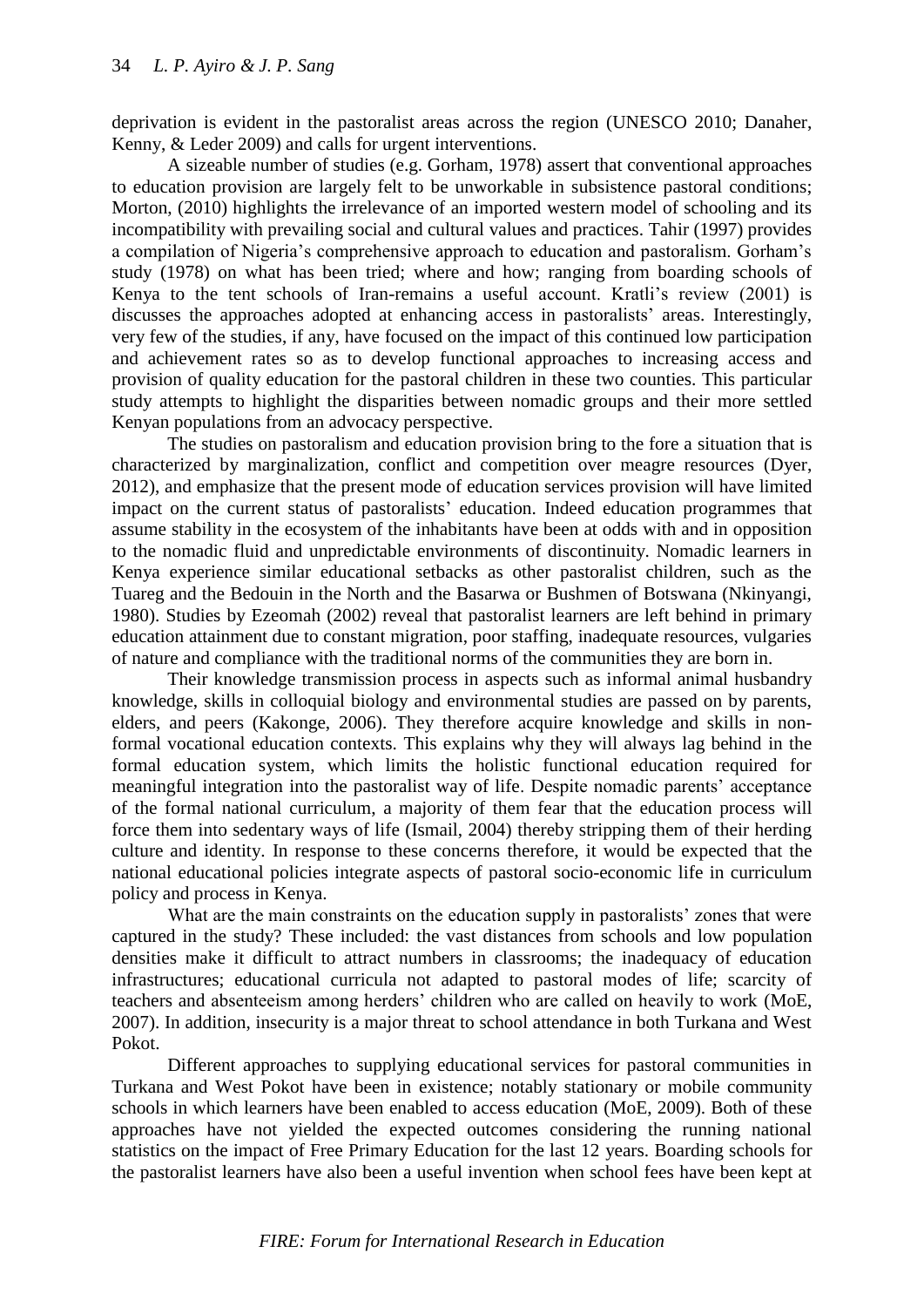affordable levels. Initiatives from other regions of the world also provide many lessons: for example, tent-schools in Iran and Mongolia are managed by teachers who are pastoralists and paid by the government (UNDP, 2005). Finally, boarding schools combined with distance learning (through radio stations) have proven in themselves to be viable alternatives for education delivery to nomadic communities that are worthy of exploration and enhancement where they exist.

# **Theoretical framework**

The study adopted a theoretical approach centered on Bandura's Social Learning Theory (SLT) (1977). This theory revolves around four principles of social learning:

- 1. *Attention*. This study assumes that one cannot learn if they are not focused on the task. The learning approach should deliberately bring out aspects that reveal innovations, which are novel or different in some way, so as hold the attention the learners in such challenging environments. Social contexts (pastoralism) help to reinforce these perceptions.
- 2. *Retention*. Learners learn by internalizing information in the memories. The learners recall this information later when required to respond to a situation that is similar to the situation within which they first learnt the information. Given the environmental set up in arid areas, knowledge accumulation is a challenge.
- 3. *Reproduction*. Learners' reproduce previously learnt information (behaviour, skills, knowledge) when required. However, learners in the arid areas lack opportunity for practice through mental and physical rehearsal given their habitats and survival concerns which would help them to improve their responses.
- 4. *Motivation*. The human person needs to be motivated to do anything. Often that motivation originates from our observation of someone else being rewarded or punished for something they have done or said. This usually motivates us later to do, or avoid doing, the same thing. The set up in the semi-arid areas presents very few motivation opportunities.

Social modeling is a very powerful method of education. If children see positive consequences from a particular type of behaviour, they are more likely to repeat that behaviour themselves. Conversely, if negative consequences are the result, they are less likely to perform that behaviour. Novel and unique contexts often capture students' attention, and can stand out in the memory. Students are more motivated to pay attention if they see others around them also paying attention. It is obvious that given their circumstance, pastoralist children walk the path disadvantage in this regard. Another less obvious application of this theory is to encourage students to develop their individual [self](http://psychology.about.com/od/theoriesofpersonality/a/self_efficacy.htm)[efficacy](http://psychology.about.com/od/theoriesofpersonality/a/self_efficacy.htm) through confidence building and constructive feedback, a concept that is rooted in social learning theory. With the scarcity of teachers in these regions, constructive feed-back is rare and in most cases non-existent.

This theoretical framework helped to conceptualize the study in terms of the drivers of learning- namely *attention, retention, reproduction and motivation* in relation to pastoralist learners. The theory further led to an understanding of the implications of low attainment rates by pastoralists' children being subjected to formal learning. The theory in addition allowed for extrapolating the results into key findings of the study.

# **Methodology**

The central question was a broad question that asked for an exploration of the factors that impede learning participation and attainment by pastoralist children in the two counties. The inquirer posed this question to head teachers, community elders, education officials, parents, local administrators, and students as a general issue so as to not limit the inquiry. In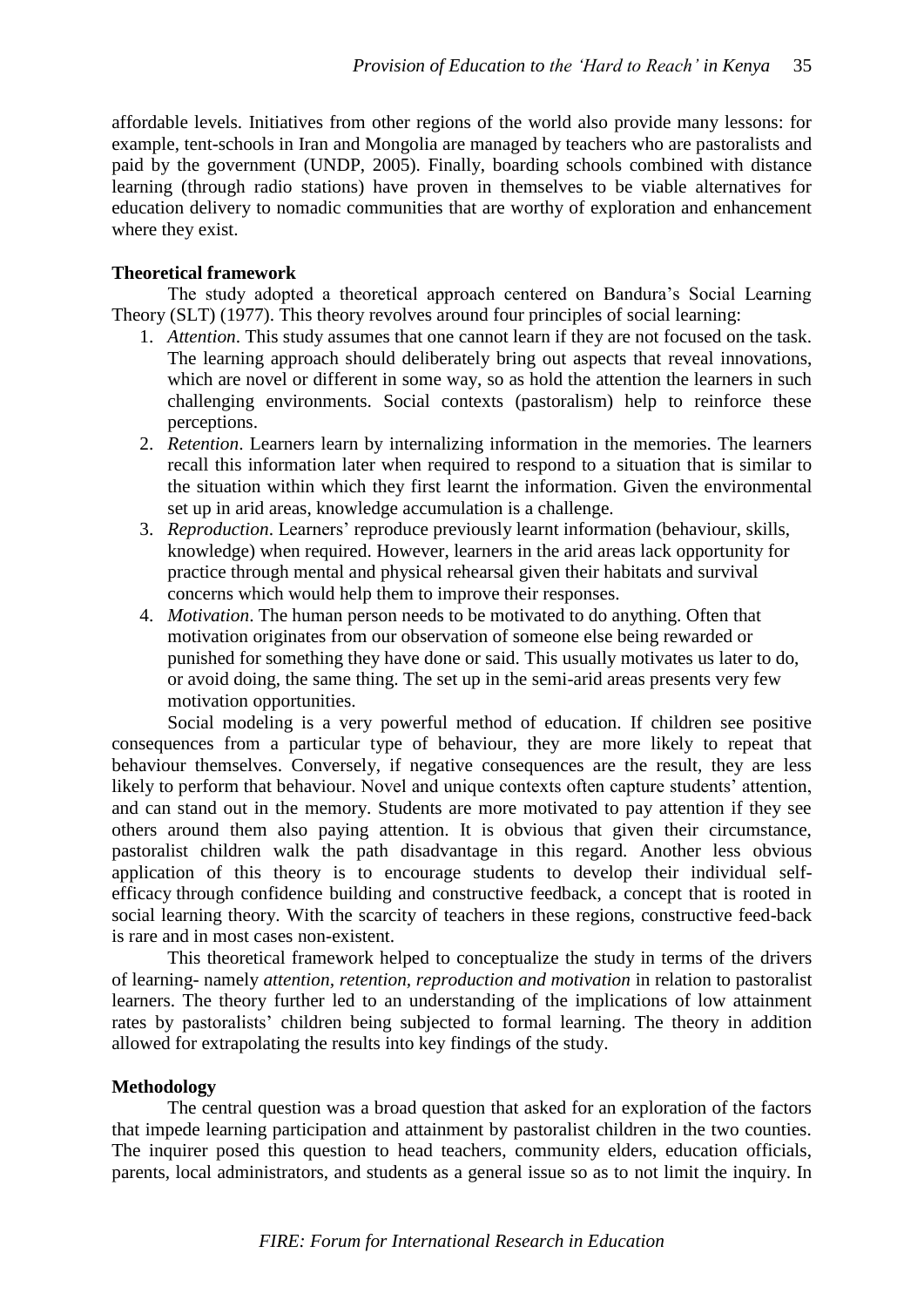this qualitative research, the intent was to explore the complex set of factors surrounding the poor attainment levels of education by pastoralist children and present the varied perspectives or meanings that participants held. Surrounding the central question the researcher posed the following sub-questions so as to narrow the focus of the study but leave open the questioning.

- How does the nomadic peoples' constant migrations/movements in search of water and pasture affect school attendance and achievement?
- Do you consider the current school curriculum relevant to the needs of the nomadic or pastoralist way of life?
- Considering the centrality of child labour to your production system, how difficult is it for children to participate in formal schooling?
- How do you think your physical isolation, and your operation in largely inaccessible physical environments affect the schooling of the children?
- In your opinion do you think you are receiving adequate educational support from the government and other agencies in terms of facilities, instructional materials and teachers?

This approach is well within the limits set by Creswell and Clerk, (2007) who recommended that researchers write no more than a dozen qualitative research questions in all (central and sub questions). The sub questions, in turn, can become specific questions used during interviews (or in observing or when looking at documents). In developing an interview protocol or guide, the researcher took liberty to ask an icebreaker question at the beginning, followed by five sub questions in the study above (Creswell  $\&$  Clerk, 2007). The interview ended with the wrap-up question "Whom should I interview further to learn more about this situation affecting pastoral education in your county?"

Attempts were also made to relate the central question to the strategy of enquiry of phenomenology by broadly stating questions without specific reference to the existing literature or a typology of questions. Ayiro (2012) talks about asking what the participants experienced and the contexts or situations in which they experienced it. A phenomenological question that was constantly posed in this study was, "What is it like for a pastoralist child to access education under these circumstances?" (Ayiro, 2012 p. 151).

This study was about the phenomenon of pastoralism and education (Sifuna, 2005; Morton, 2010) and in a sense an advocacy study aimed at providing the nomadic children a "voice" (Creswell & Clark 2007), considering them not only as members of a longmarginalized ethnic minority group, but as "child labourers" who have been underrepresented in active participation and enrolment in primary schools throughout the history of education in Kenya. The selected sample of children ranged between 7-16 years of age, commensurate with the general delay of enrolment and completion of nomadic learners in formal primary schools across the ASAL's. A total of 10 parents, 1 male and 1 female primary school teacher, and one school head teacher, 2 administrators (District Education Officer-DEO & District Officer-DO) 4 local leaders (Chief, Assistant Chief, Woman Leader and Church Leader) and 10 children (allowing for gender parity) were interviewed in each of the two counties through stratification in zones (based on the administrative locations) followed by purposive sampling. There were 2 focus groups of 8 persons per county comprising of 2 administrators, 2 local leaders and 4 parents (2 male and 2 female).

Data analysis involved categorization and theme generation derived from the interview data (Creswell & Clark 2007). Major themes derived from the analyzed data were rephrased as sub-headings based on challenges and school practices encountered by the nomadic children in their primary schooling. The analysis of this data provided qualitative perspectives for interpreting the discontinuities surrounding nomadic education. This in turn allowed for a discussion of the challenges facing nomadic education provision and the identification of opportunities for overcoming the discontinuities in pastoral areas.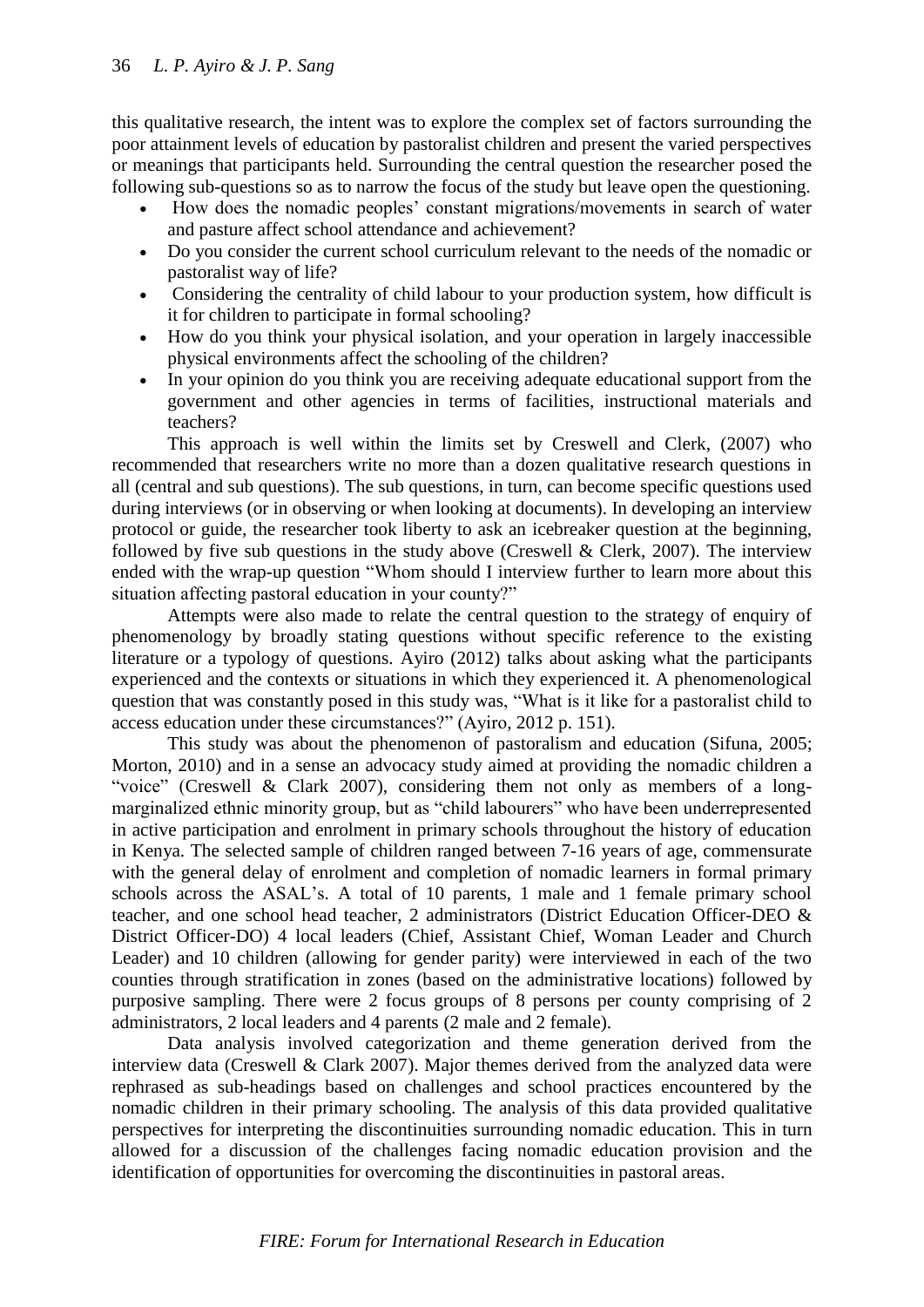### **Results**

The major constraints established by the study to the participation of nomadic communities in education are:

- The nomadic peoples' constant migrations/movements in search of water and pasture;
- The irrelevance of the school curriculum, which is tailored towards meeting the needs of sedentary groups and thus ignores the educational needs of nomadic peoples;
- The centrality of child labour to their production system, thus making it extremely difficult for children to participate in formal schooling;
- Their physical isolation, since they operate largely in inaccessible physical environments;
- The inadequate education provisions for the ASAL areas by the government

Data collected from this study indicates that higher dropout rates, lower enrolment and achievement rates, and lower completion percentages were identified as ongoing problems in both counties. Some of the observed schooling practices that constitute learning challenges for the children in the two counties included unfavorable school learning times, inappropriate school levies, rigid implementation timetables, insufficient teachers, poor classroom environments, a curriculum at odds with the children's nomadic way of life, and parental phobias regarding childrens' primary school outcomes. In the two counties it was further revealed that learning is disrupted regularly by flooding rivers, famine, insecurity and unexplained absenteeism. The headteacher of Pkatieny primary school in West Pokot summed it well when she wondered "do the people who set national examinations know how irregular learning is out here and that these students cannot sit the same examinations with their counterparts in, for example, Nairobi Primary School where continuity in learning is the norm?"

In the interviews with the learners, community leaders, teachers, parents and education officers, three aspects came out very strongly:

#### *A curriculum at odds with the learners' nomadic way of life*

It was evident that the current curriculum is taught to nomadic children outside their social and economic realities. The prescribed curriculum fails to integrate thematic aspects of the content into the functional learning needs of the pastoralist child. From the interviews in this study, nomadic parents express their disgust with some of the curriculum content. Citing subjects such as Science, where students are taught topics like "breeding in frogs," parents consider such curricula not only dysfunctional to the daily needs of their children, but also ineffective to the needs of their herding and social life style. This then discourages some of the parents from allowing their children to continue with schooling, as they consider the curricula to be an insult to their intelligence and culture (Woldemichael, 1995) Predictably many parents withdraw their children, or simply do not pressure them regarding the regular attendance required for school completion.

The outcomes of the study further reveal that the curriculum processes adopted by teachers in nomadic schools are incompatible with traditional nomadic learning processes. That they lack culturally sensitive pedagogical approaches, and the strategies fail to adopt the practical exploratory learning method to which the children are accustomed, and are embedded in their pastoral lives. Most of those interviewed expressed the view that the government should ensure that the teaching methods employed in the nomadic schools encourage practical, exploratory and skill oriented approaches. Only then can their children be receiving functional education that will make them both 'learned' and 'productive' in their pastoral environment. One teacher exclaimed, "*Haya masomo ni bure kama mtoto hata jiendeleza*<sup>"</sup> (This education is useless if it is not applicable in life).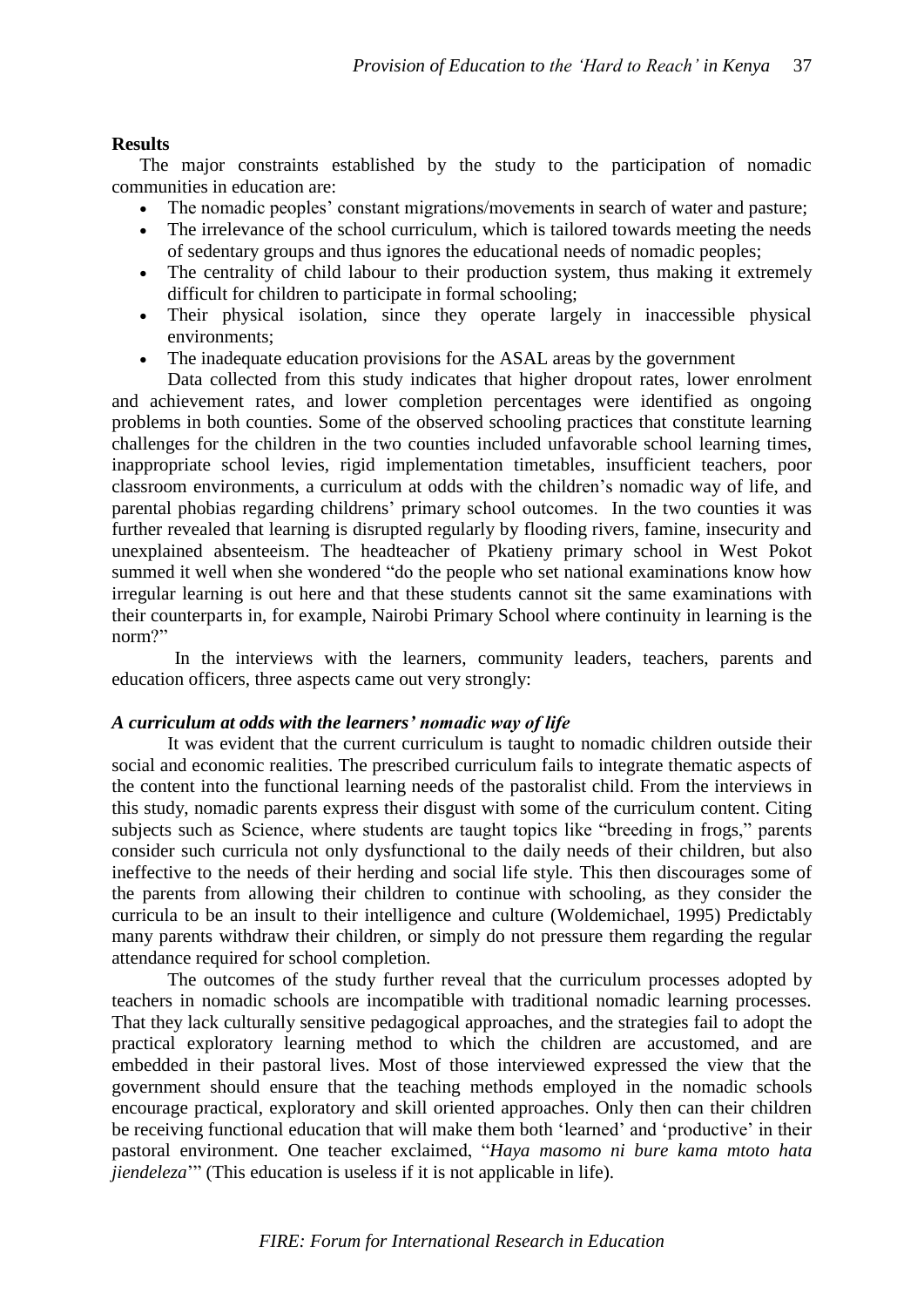Apparently, most teachers in the two counties accepted that they lack training in culturally adaptable methods and techniques that would encourage a diverse pedagogical approach. They rely more on the traditional model of teaching (Dyer, 2013) which delivers instruction without taking into account individual differences, learning needs and environmental set-ups.

One of the other factors that came out clearly from the study was that the curriculum policy and process of learning in nomadic primary schools should encourage the retention and promotion of the mother tongue (MT) in the two counties. That MT should be taught as a subject by trained teachers, and be the medium of instruction. The rational here being that curricular content will be connected to children's previous knowledge and begin to anticipate unfamiliar courses such as Science and Social Studies as they progress.

The children's and their parents' frustration and inability to see the relevance of the school curriculum often resulted in the learners dropping out of school to pursue the knowledge and skills that they and their parents considered as a more functional education. The parents interviewed pointed out that the above concerns need to be addressed by the curriculum developers by making the curriculum more relevant to pastoral settings and their social and economic lifestyles. Only when such issues are addressed will there be retention and acceptable achievement levels of nomadic children in primary schools in the two counties. This line of thinking was more prevalent in Turkana, perhaps because of it's being more pastoral than West Pokot.

# *Inappropriate school levies*

The capitation for FPE is universal in the country and many of the respondents found it as an unfair allocation considering the discontinuities (varying and uncontrolled occurrences) existing in regions such as West Pokot and Turkana. Due to these limited resources from the state, the provision of education in these ASAL counties has been affected and the burden of running of these nomadic primary schools is passed on to the parents. Through the interviews, it was documented that in some of the rural schools it is not uncommon to find teachers introducing "unavoidable financial levies" which they claim are used to augment dwindling school resources. Indeed, in some of the schools the teachers claimed to purchase instructional materials such as chalk, as well as dusters, lesson preparation books, and physical education equipment such as balls outside the official FPE funds. Some of the parents interviewed reported that some teachers insist that all students' purchase required learning materials themselves; this obviously overstretches the resources of poor, rural nomadic parents. Considering the government's stated responsibility for providing all children with "free" education, including all necessary learning resources, parents become suspicious of school demands and the government's failure, thereby building a culture of distrust toward all school management. Inadequate allocations and irregular disbursements were flagged as major impediments to the provision of education in the two counties.

# *Constrained Human Resource, Capacity & Facilities*

Observations from Mobile and fixed School Visits in Turkana County revealed the following:

**Teachers**. Each school had one teacher who, in the all the three observed cases were males. All the 3 teachers were untrained with academic levels of education being of primary level. The one ECD teacher encountered was trained at certificate level. The presence of untrained teachers in mobile schools can be attributed to: (a) the fact that these schools operate outside the formal schooling policy - if they were registered by the ministry, the Teachers Service Commission (TSC) would have been conditioned to post teachers, and (b) the harsh environment in which nomads live discourages teachers to want to stay.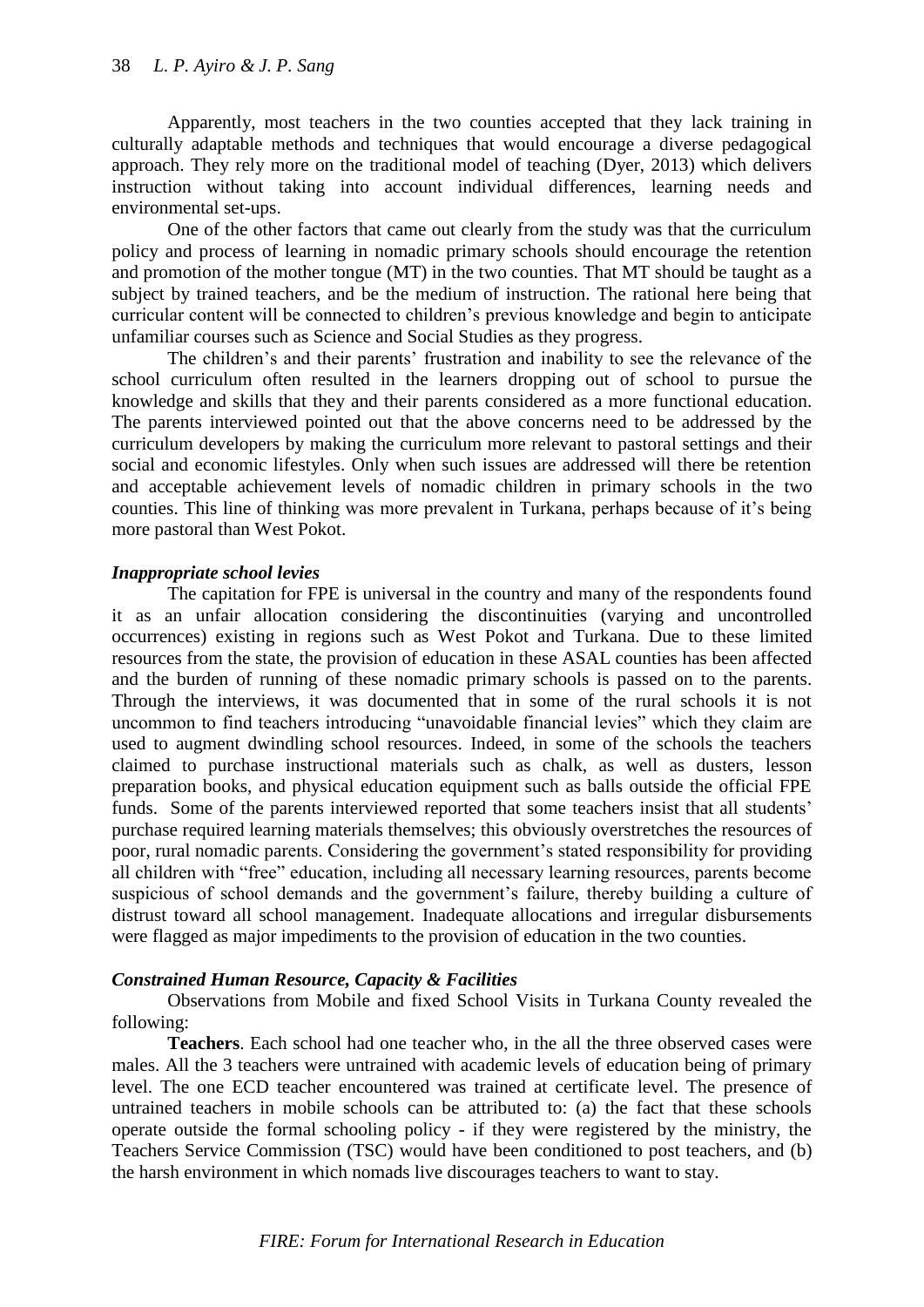**School location**. Where a borehole had been sunk, the school assumed a fixed and predictable status and shade off the 'mobile school' tag. The presence of water enabled the families to remain in one site for long periods. On the other hand the school locations for the "true" mobile schools were very temporary and truly demonstrated how the vulgaries of nature influence the whole learning process in these ASAL areas.

**School Time**. The age of the learners, their engagement in pastoral activities and the availability of teachers determines the timing of a given school session. Learning is restricted for a few hours to enable the learners to engage in their daily pastoral chores. The apparent flexibility in the learning schedules gives the impression that the whole learning process is lax and lacks the expected seriousness of a schooling environment. The concept of schooling is best described by this response from the head teacher of Kalenchuch Primary Turkana East Sub-County when asked about the apparent laxity towards learning retorted "school should not be too strict considering that these people live under very unpredictable and harsh circumstances".

**Teaching/Learning**. Classroom observations revealed that this was not well executed due to lack of materials, and limited teacher capacities and numbers. Teachers attempted to use English in instruction, a clearly unsuitable language for communities that almost entirely communicate in mother tongue. Given the vast area, and the low teacher capabilities, radio and other related ICT's presents exciting possibilities for enhancing learning.

**Transition.** While mobile schools are enhancing education participation, circumstantial evidence suggests that more than half the learners are not able to transit beyond a particular level due to the long distances from primary school settings, pastoralism and lack of teachers. More concerted effort is therefore needed to ensure that children transit to the next level. If left to parents, the transition will not be attained.

**Management***.* The observations in the field showed that most of mobile schools have their umbilical cords attached to some existing distant primary schools. The head teacher of the primary school acts as the reference point, facilitating the working of a given mobile school including transition of the pupils to the next class. By their very nature and inherent limitations, mobile schools are considered as being "non‐formal" and therefore seen to be inferior, a fact that is reinforced by their having lowly rated teachers.

From the above analysis, the need for alternative strategies for education provision to these pastoral communities in Kenya is urgent if they are to overcome the ever-growing disadvantages and subsequent gap in educational attainment arising out of the discontinuities in their environment. The provisions of the 2010 Constitution of Kenya and the various policy documents on education in the country strongly urge the government to provide equal educational opportunities to all Kenyans. This has the intention of ensuring that vulnerable groups like pastoralists have unfettered access to basic education. The envisaged National Commission for Nomadic Education (NCNE) should be operationalized to oversee the implementation of the Nomadic Education Programme (NEP). The NEP should aim at providing and widening access to quality basic education for pastoralists, boosting literacy, equipping them with skills and competences to enhance their well-being and enabling them to participate in the nation-building process. To meet this challenge effectively, the Commission will need to devise a series of innovative approaches and strategies all aimed at providing quality education against a background of fragility and discontinuity that constitutes the environment of the pastoralists in Kenya

# **Discussion**

It is apparent from the respondents that the social and environmental set-up of the nomadic communities in the ASAL's (which is subjected to regular and sometimes frequent discontinuity and fragmentation of groups) militates against regular attendance of formal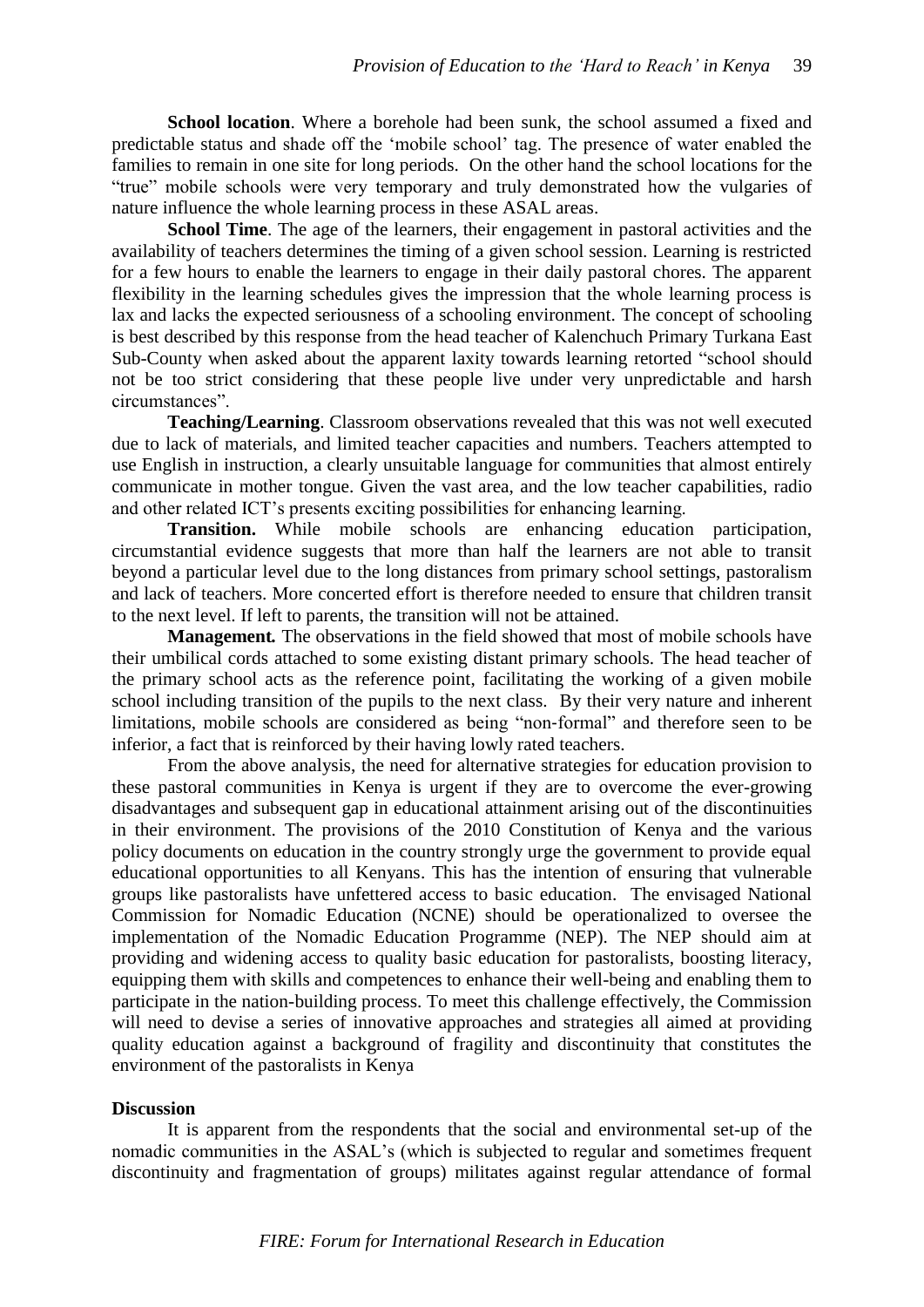schooling, or even the establishment of regular schools. The formal school programme simply does not address itself to these continuous variations (discontinuities) nor to the more extensive migrations, which these people have shown historically.

Continuity of teaching is regularly disrupted in the ASAL's as a result of underfunding and late release of approved funds; unwillingness of the government to make special budgetary provision for nomadic education; indiscriminate transfer of teachers from nomadic primary schools to conventional primary schools without replacements; absenteeism (arising out of staff morbidity or the need to travel long distances to the nearest education office or town for services); inadequate or non-availability of teaching materials; collapse of infrastructure (arising out of floods or the vulgaries of weather); droughts; the dearth of teachers in terms of quantity and quality (a ratio of about 4 teachers per school in Turkana) with a significant percentage (30%) lacking the minimum requisite teaching qualification prescribed by government in addition to insecurity. The above occurrences present obvious disadvantages to the children in ASAL's as compared to their counter-parts in the sedentary regions of the country. In view of these disadvantages, learners in the ASAL's have to be provided with alternative platforms for curriculum delivery that is different from the typical school–model that is universal in Kenya today. Flexibility in approach with initiatives such as 'mobile schools', Open and Distance Learning (ODL), and application and use of varied ICT's will be necessary in the teaching, evaluation and even development of curricular for the nomadic learners.

Infrastructural development in zones conducive to pastoralism has, nevertheless, rarely seen adequate investment. Where population densities are low, learners are scattered, and economies of scale are difficult to achieve, policy norms have rarely succeeded in ensuring that primary schools are available and/or consistently meet stipulated quality thresholds. These are often also areas where conflict is ongoing and/or a sudden escalation of violence is likely (IGAD 2007). Expanding school systems are already challenged to provide and retain adequate numbers of well-trained teachers (Murphy and Wolfenden 2013) – all the more so in the harsh conditions where pastoralism thrives. Nationally, it is estimated that Kenya as a country has a shortfall of 80,000 teachers for its schools, a situation that disadvantages the pastoral areas of the country more. Selecting teachers from pastoralist backgrounds is an obvious strategy but since few pastoralists have been able to access even initial primary education, very few attain eligibility for teacher education programmes (McCaffery et al. 2006).

There has been documented affirmative action towards increasing the participation rates and quality of education for nomadic children in the county even if the gains are still below the expected targets. The ministry of education continues to receive the highest allotment of recurrent government expenditure. This allocation, which has averaged 21.6% over the last 5 years has been consistent and depicts government commitment to education across the country. The benefit of increased budgets no doubt reaches the learners in the ASAL areas.The international community, through international organisations such as Oxfam, the UN (particularly UNICEF and WFP) and the World Bank has supported many aspects of education in arid regions.

In addition, the official planning documents guiding the education sector, namely, the Sessional Paper No. 1 of 2005 and the current Sessional paper on education of 2012 along with the Basic Education Act of 2012 reiterate the government's commitment to increasing educational opportunities for all Kenyans. Alongside this has been the Kenya Education Sector Support Programme (KESSP) which had a total of 21 investment programmes funded from a common pool to benefit the entire country. One investment programme "Expanding opportunities in arid and semi arid lands" was entirely devoted to the ASAL's. The other investment programme that equally benefited ASAL's is "Primary schools infrastructure".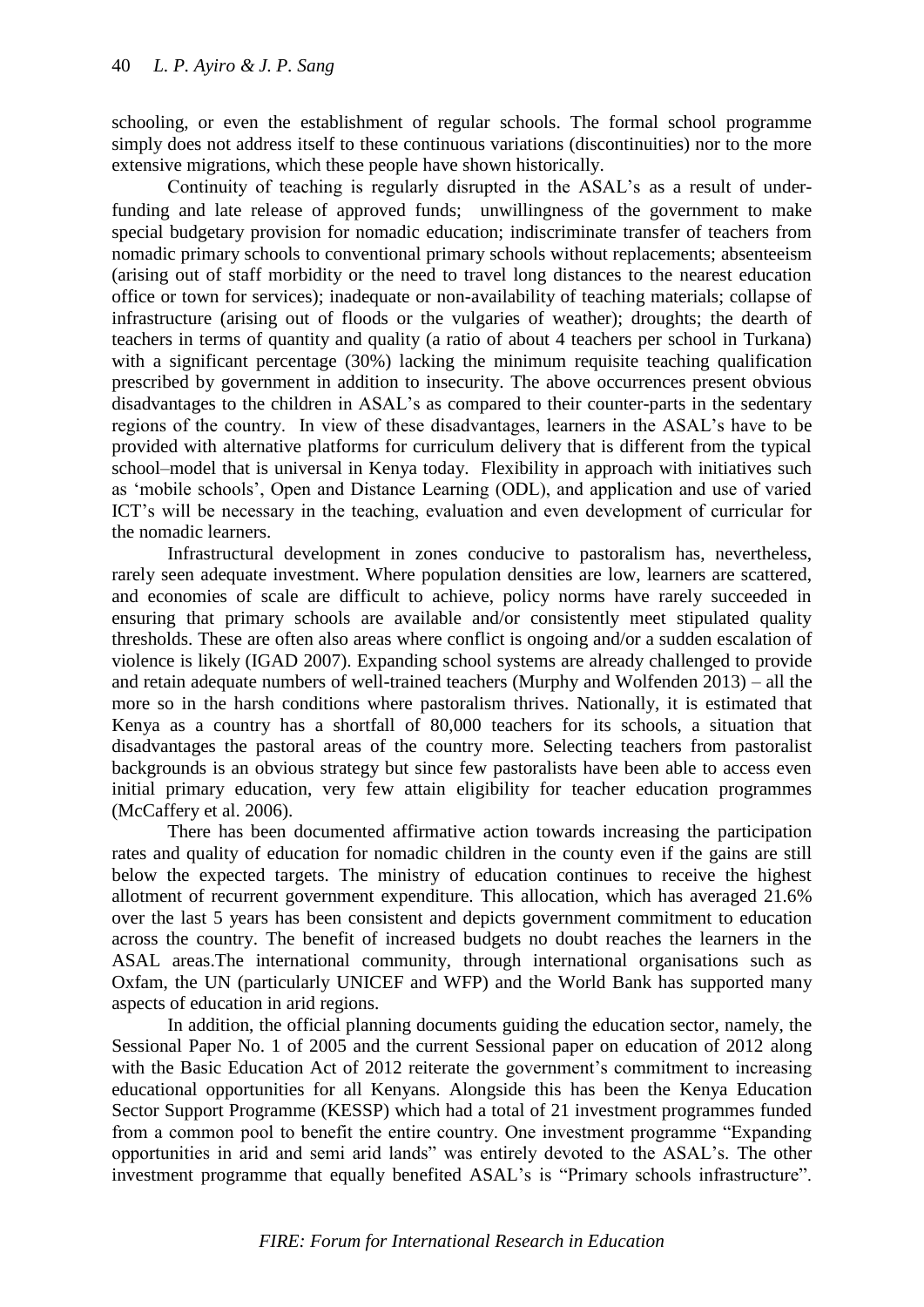Low cost boarding schools and mobile schools were funded under these two programmes. The funding, channeled through the Ministry of Education (MoE), for example, was KES 280 million from USAID and KES. 84 million from the World Bank for the then 16 ASAL Districts. The government, separately, has engaged in; (a) funding of low cost boarding primary schools and (b) the School feeding Programme in the ASAL counties. Other pro-ASAL initiatives include:

# **Mobile Schools**

Research on ASAL areas offer mobile schools as a viable schooling option for enhancing access in ASAL, and yet it is only recently that the government begun to make deliberate efforts to promote their existence. The mobile school approach is intended to adapt to the socio‐economic lifestyle of pastoralists. Mobile schools have been, in the past, initiated mainly by Non- Governmental Organizations (NGO's) and local communities in the ASAL's. There is evidence of government engaging in collaborative efforts with the critical stakeholders to promote these schools in Turkana County. According to MoE, mobile schools may run from ECD to Class 3 thereafter, learners are supposed to transit to ordinary primary schools.

Data on mobile schools from the MoE is scanty and unreliable. This can be attributed to the fact that Sub-County education officers only make returns for public schools and generally ignore mobile schools. The vast distance, weak administrative systems, lack of transport makes it difficult to monitor the actual number of schools. Some mobile schools have not met the minimum requirements put forth before benefiting from funding. According to a MoE brief (March 2009), there are 51 funded mobile schools scattered over nine ASAL Sub- Counties. The schools have a total enrolment of 4437 (1833 boys and 2604 girls). About 60% are in Turkana district, while the rest are distributed in eight other arid districts. In the fiscal year 2007/08, these schools were funded up to the tune of KES 26,575,091.

# **The Church**

The church in Kenya has been credited with starting and expanding schools in arid districts. From the literature, in Marsabit, the Catholic church is supporting an extensive community based pre‐school system. In Maikona Parish for example, 20 nursery schools enrolling about 1500 children are supported. The church pays the teacher, provides learning material, guides the teachers on how to teach and supports SFP. The priest also facilitates entry to boarding primary schools within a radius of 80 km. The pre schools are registered with the nearest primary school, which can be as far as 30 km away. The pre-schools situated within the "manyattas" are mobile. The intention is to grow these units to at least class 3. This allows children to remain at home longer before they proceed to boarding school. Given the low population density, having a full-fledged school may not be cost effective.

While the impact of these schools in aiding access is tremendous, it has been observed that "for many children, nursery will be their only education. Parents may send a few children to primary school" (Sifuna, 2005 pg.16). Sustaining children in school will require investment in school types nearer to families. The mobile pre‐school system in Marsabit (Chalbi) run by the Catholic Church presents exciting possibilities of giving children a head start in formal schooling. These church supported schools perform two functions with greater regularity and efficiency, which results in better schools and better transition. First, the church offers a "supervisory role" ensuring that these schools are monitored. This enhances accountability from teachers. The chances of learning not occurring because of "teacher unavailability" are minimised. From the literature, all four pre‐schools visited during the field visit were in session. Second, unlike the MoE mobile schools in which children repeat the same level and ultimately drop out because of lack of access to primary schools, the Catholic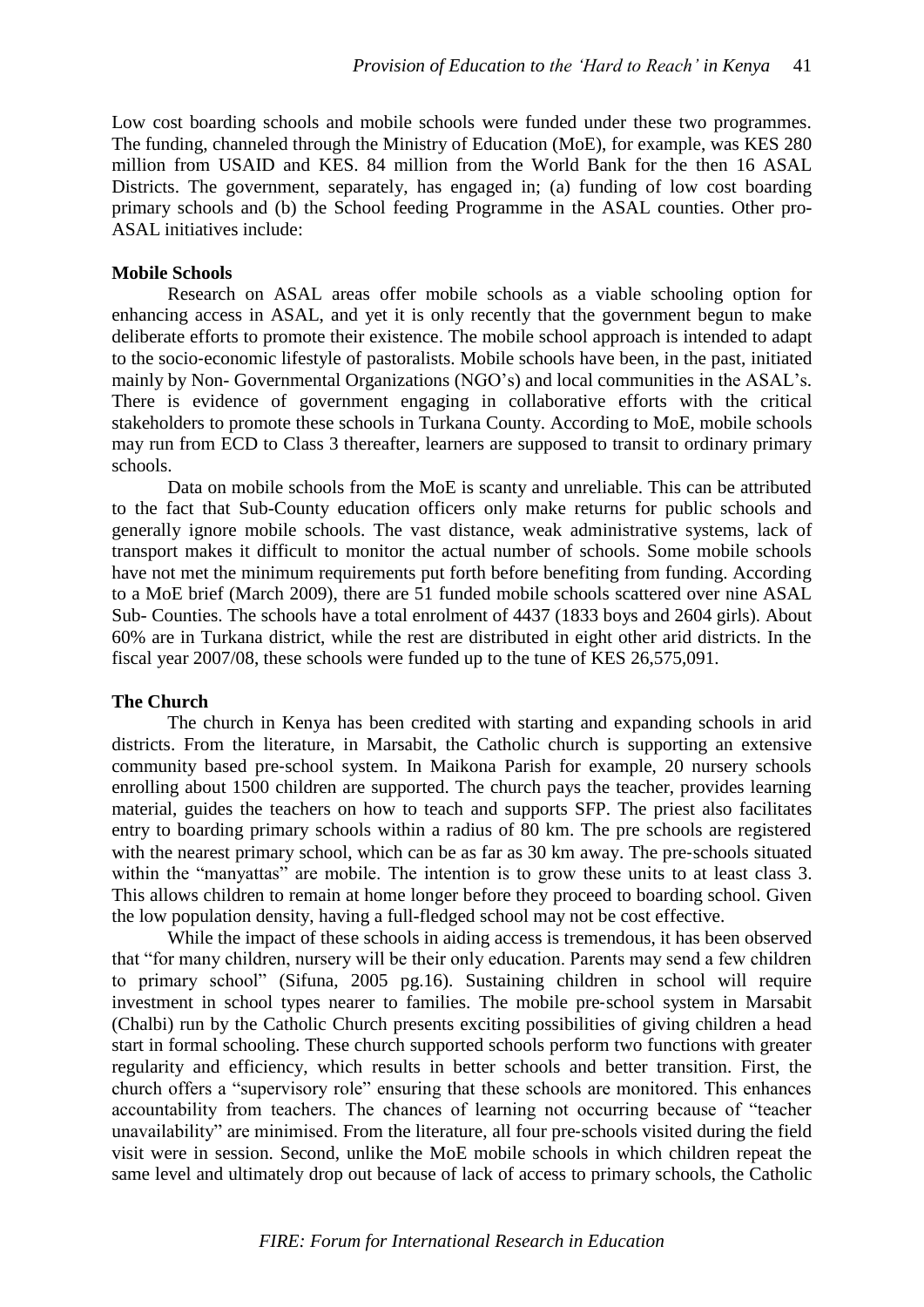Church (parish priest) follows up and arranges for children to join the next school. By identifying the school and transporting the children, the church plays a significant role in aiding transition from pre‐school to class 1.

# **The Family**

The 'family learning' approach experienced in parts of West Pokot presented an invaluable option for getting education to the 'hard to reach' in Kenya. The rationale of this approach is that it considers learning to be a social undertaking and combines adult literacies for parents and the education of their children. Because intergenerational learning already plays a strong role in knowledge transfer within nomadic communities, family learning appears to offer a good fit with existing socio-cultural norms (therefore avoiding the negative trade-off involved with school- based education). Key principles include community consultation and the design of a menu of activities that allow families choices to fit their specific and differing needs.

Children from nomadic households are exposed to exceptionally unfavourable tradeoff in curtailing informal learning and enduring forced separation from their family environment in order to seek the advantages of formal education within a school-based system. It is therefore important to think strategically and find ways to integrate formal education to the contexts and processes of informal learning, so that synergy can be created between the two systems rather than informal education being lost from the system.

# **Open and Distance Learning Programs**

It has been recognized that the flexibility of open and distance education approaches can in principle offer suitable opportunities for nomads to access education (ADB, 2001). The purpose of open learning is to remove all existing obstructions to learning, based on the 2010 constitutional provisions of education rights for all Kenyans. As for the case of pastoralists' in this country, providing education through the current formal education system presents an impediment to learning for these communities. The strategy for use of distance learning aims to enable as many nomadic people as possible to take advantage of learning opportunities. Face-to-face learning approaches, and the use of the national formal curriculum would still be integrated within the intended distance learning programmes.

In laying the strategies of ODL, it will be important to bear in mind that the quality of distance learning programmes will be decided by their educational effectiveness and economic sustainability, as opposed to the level of technological advancement. The technology should therefore be simple, easily affordable and scalable. It has been documented that past models of application of distance education have failed to disengage from the school- based model of teaching and learning, thereby missing-out on educational opportunities presented by embracing the informal learning scenario. For example, most distance education systems simply use radio as a replacement for the teacher, configuring a platform for learning that assumes a school-based conceptualization of learning. Documented experiences in use of community radio education have demonstrated the possibilities presented by informal settings to exploit a whole different set of resources in the learning process. The further development of these ideas offers interesting opportunities for designing a distance learning system that specifically targets nomadic people.

The ODL would guarantee nomadic children a formal education in the same subject areas as the other school children in the country but matched with a concern for relevance. A curriculum will only become 'relevant' to pastoralist children by engaging the functional subjects from their daily reality, tapping into their knowledge base as constructed by pastoralists themselves. Relevance cannot be achieved from one formal national curriculum constructed from the center and with a rigid framework. It will be necessary to ensure that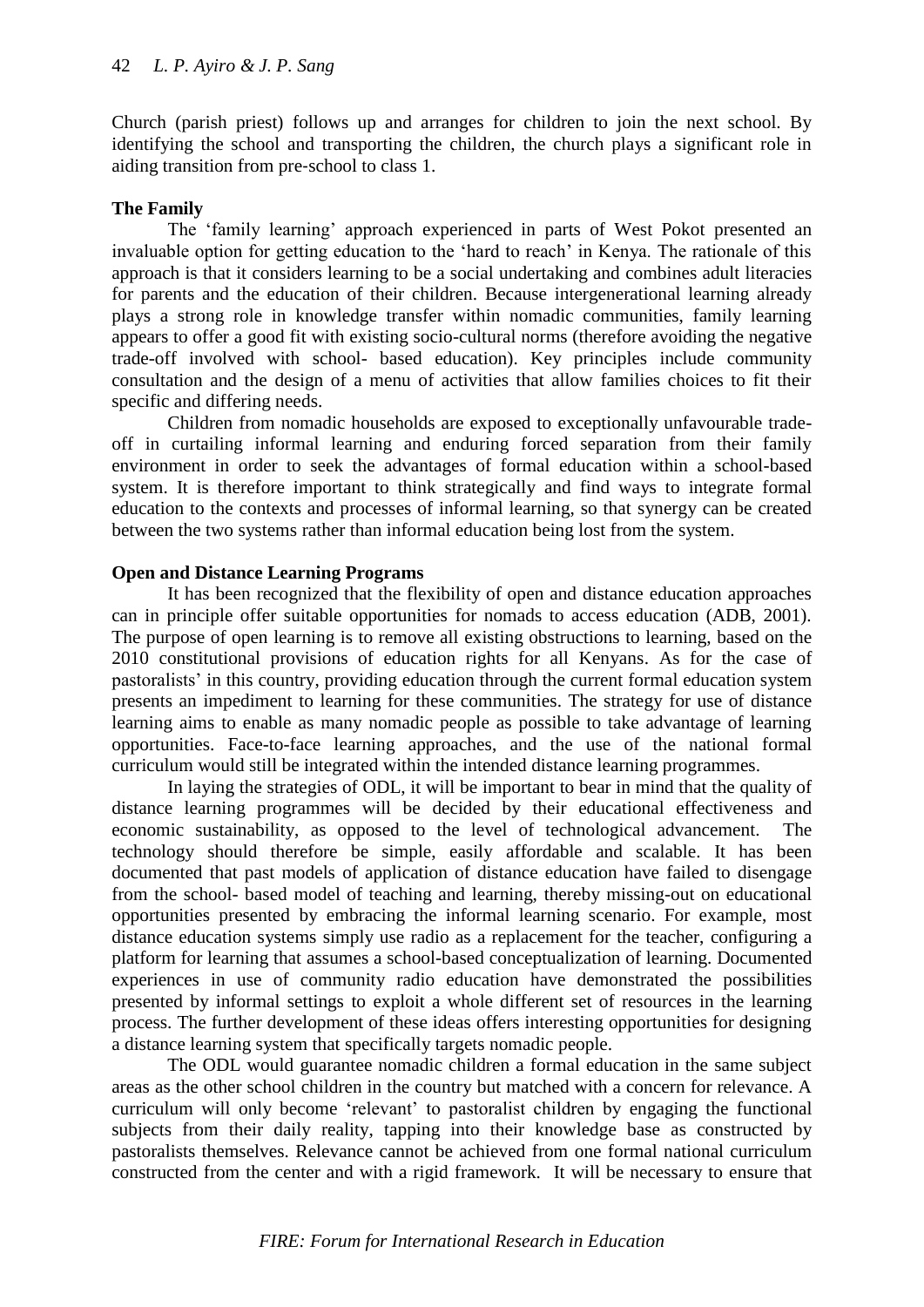the institutional capacity is developed for the development, implementation and evaluation of this relevant curriculum for pastoralist communities. In this approach pastoralism should be viewed from a functional paradigm and present it with the reality of pastoralism as a productive force.

# **Conclusion**

Nomads transfer social and livelihood knowledge from one generation to the next by teaching and learning in family units. The functional unit of the family therefore provides a literacy platform that offers the promise of a very good fit for transmitting existing sociocultural norms as opposed to schools. Any attempt at innovating the curriculum for the nomadic learners has to put this aspect into consideration. The initial expenditure for such an approach will be high considering the initial inputs in terms of content and capacity. However the investment is a viable one considering its relevance and appropriateness and the possibilities it opens up for the learner. ODL approaches proposed above offer viable mechanisms for programme delivery to the pastoralist children. It is important to appreciate that ODL should not be viewed as a general educational 'magic bullet' for the nomadic solution to education provision.

With regard to cost, ODL programmes are rarely less expensive than conventional schooling. This can only be an obstacle if ODL is chosen as a cheap shortcut to mass education. Education provision to nomadic peoples is a very different scenario, driven by practical and educational rather than economic rationales, the switch to an ODL system is in order to include learners who are not reachable with school-based education. Indeed, it is reasonable to expect somewhat higher costs associated with reaching the 'hard to reach' learners. Making quality school based education available to all the children in nomadic groups, although not solving the problem of those who cannot take advantage of schools would also have a significant cost, most likely higher than the average per-student cost so far. It is against such a cost that one has to measure the cost-effectiveness of an alternative ODL strategy (Goldsmith, 2003).

Indeed pastoralists' resistance to education is not about formal education; nor is it an attribute of incompatibility between pastoralism and education. On the contrary, the resistance is about the predisposition to provide formal education in a solely school-based system. It is about schooling in a 'school' setting, irrespective of the environment, rather than the formal education itself per se that is sticky.

# **References**

- African Development Bank (ADB). (2001). Education for Nomads and Pastoralists in Eastern Africa. Nairobi: Unpublished report.
- Aikman, S. (2010). 'Education and Indigenous Justice in Africa' *International Journal of Educational Development*, 35(1), 45-51.
- Ayiro P., L. (2012). *A functional Approach to Educational Research Methods and Statistics: Qualitative, Quantitative and Mixed Methods Approaches*' published by the Mellen Press NY-USA
- Carr-Hill, R. (2012). "Finding and then Counting Out-of-School Children." *Compare* 42 (2), 187–212.
- Carr-Hill, R. & Peart, E. (2005). *The Education of Nomadic Peoples in East Africa; Djibouti,*  Eritrea*, Ethiopia, Kenya, Tanzania and Uganda. Review of relevant literature*. Paris: UNESCO-IIEP.
- Creswell, J. & Clark, V. (2007). *Designing and Conducting Mixed Methods Research***.**  Thousand Oaks, CA: Sage Publications.
- Danaher, P., M. Kenny, & J. Leder, eds. (2009). *Traveller, Nomadic and Migrant Education*.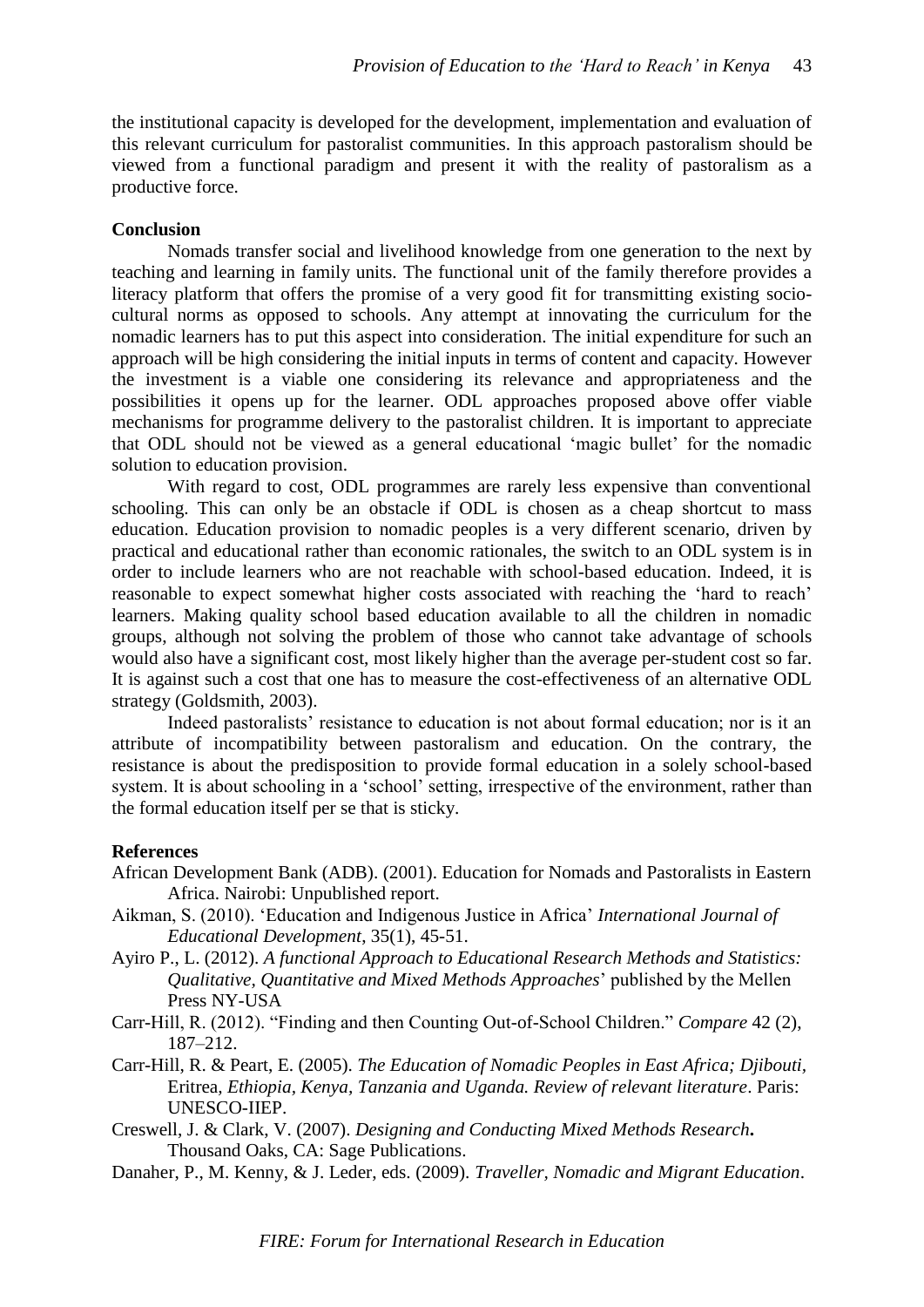London: Routledge.

- Dyer, C., ed. (2013). Educating the Poorest. Special Issue of the *International Journal of Educational Development*. 31 (3).
- Dyer, C. (2012). Formal Education and Pastoralism in Western India: Inclusion, or Adverse Incorporation? *Compare* 42 (2): 259–282.
- Dyer, C. (2009). Flexible Education: Reaching Nomadic and Migrant Populations in South Asia. Keynote Paper. *Forum on Flexible Education. Potential of Flexible Education: reaching nomadic/migrant populations*. Summary Report of the Regional Workshop for South Asia. New Delhi, India. 25-29 May 2008. London: Commonwealth Secretariat.
- Ezeomah, C (2002). Distance Education for Nomads, Reading on Distance Education for the Pastoral Nomads of Nigeria; Ahmadu Bello University (ABU) Press Limited, Zaria, Nigeria
- Gatsha, G. (2006) **'**Taking Basic Education to Nomadic and Marginalised Communities.' In**:**  *MOEK/UNICEF, Forum on Flexible Education. Reaching Nomadic Populations***,**  Garissa, Kenya, 20-23 June 2006. Summary Report, Kenya Ministry of Education,
- Goldsmith, P. (2003). *Perception of nomads in Kenya. Policy Reform Initiative sponsored by Reconcile-International Institute for Environment and Development (IIED), joint project for the Reinforcement of Pastoral Civil Society in East Africa*. Kenya Country Study and RegionalSynthesis.
- Gorham, A., B. (1978). *Education and Social Change in a Pastoral Society: Government Initiatives and Local Responses to Primary School Provision in Maasailand*. Stockholm: Institute of International Education, University of Stockholm.
- IGAD. (2007). *Report of the IGAD Regional Workshop on the Disarmament of Pastoralist Communities.* May 28–30, Entebbe, Uganda. The Inter-governmental Authority on Development. Accessed March 21, 2011. www.cewarn.org/ index.php?option=com\_docman&task=doc
- Ismail, I. (2004). Nomadic education and education for nomadic Fulani.www.gamji.com/fulani7.htm Retrieved 22/10/2014.
- Kakonge, E. (2006). Incorporating Nomadic Education Delivery within Education Sector Plans in Kenya'. In: *MOEK/UNICEF, Forum on Flexible Education. Reaching Nomadic Populations,* Garissa, Kenya, 20-23 June 2006. Summary Report, Kenya Ministry of Education, UNICEF, Commonwealth of Learning and Commonwealth Secretariat, Vancouver, British Columbia, Canada.
- Krätli, S. (2001). *Education Provision to Nomadic Pastoralists: A Literature Review*. IDS Working Paper 126. New York: World Bank.
- McCaffery, J., K. Sanni, C. Ezeomah, & J. Pennells. 2006. "Adult Literacy and Teacher Education in a Community Education Programme in Nigeria." *In The Education of Nomadic Peoples: Current Issues, Future Prospects*, edited by C. Dyer, 231–258. Oxford: Berghahn.
- MoE (2010). *Policy Guidelines on Nomadic Education in Kenya.* Republic of Kenya, Nairobi: The Ministry of Education.
- MoE (2009). Education sector report. Unpublished Report by the Ministry of Educa- tion, Science and Technology.
- MoE (2007). Economic survey. Kenya National Bureau of Statistics, Government Printer, Nairobi.
- Morton, J. (2010). Why Should Governmentality Matter for the Study of Pastoral Development? *Nomadic Peoples* 14 (1): 6–30. doi:10.3167/np.2010.140102.
- Murphy, P., & F. Wolfenden. (2013). "Developing a Pedagogy of Mutuality in a Capability Approach: Teachers' Experiences of Using the Open Educational Resources (OER) of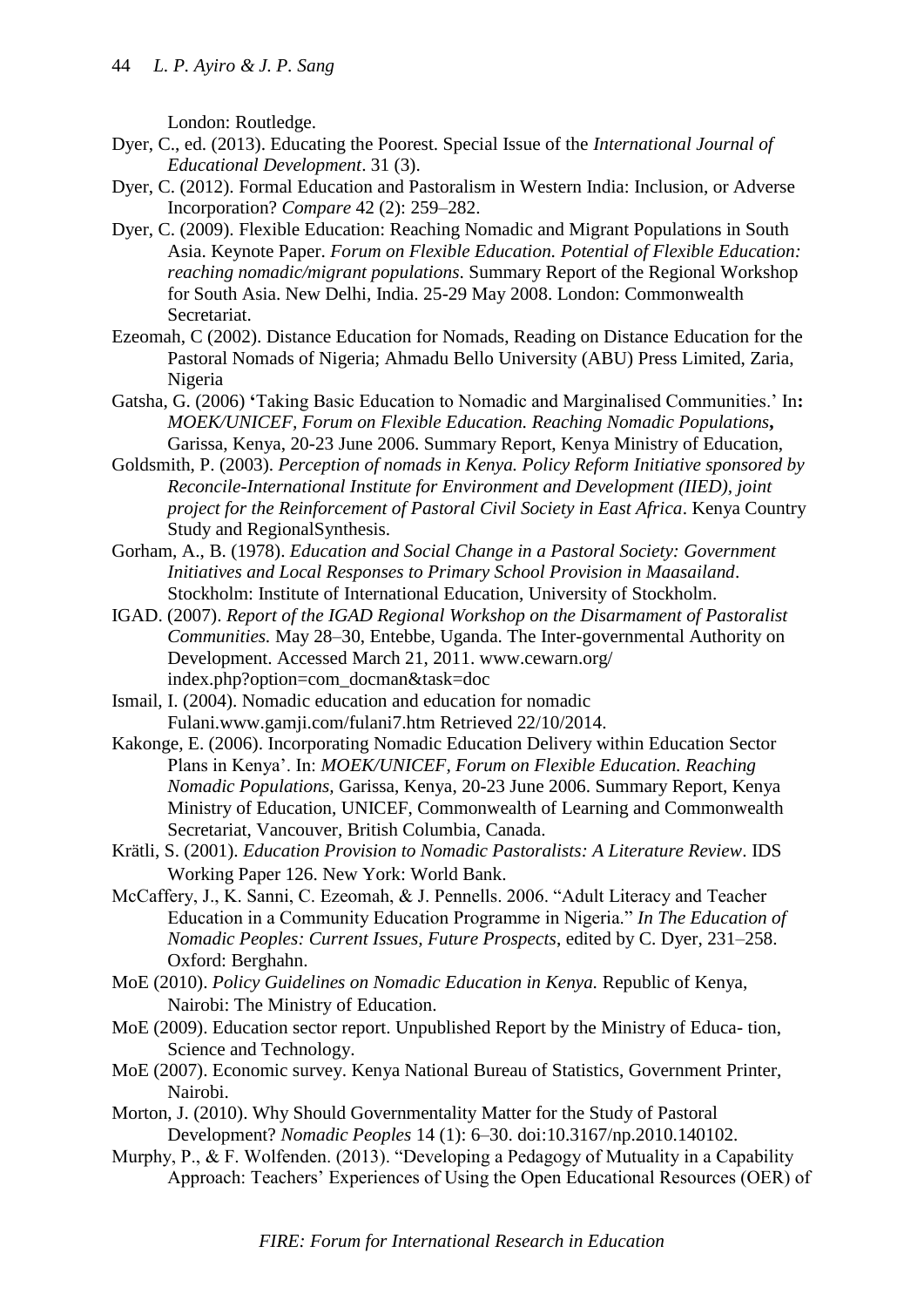the Teacher Education in Sub-Saharan Africa (TESSA) Programme." *International Journal of Educational Development* 33 (3): 263– 271. doi:10.1016/j.ijedudev.2012.09.010.

- Nkinyangi, J (1981). Education for Nomadic Pastoralists, pp 183-196 In, J Galaty, D Aronson, and P Salzman (eds), The Future of Pastoral Peoples Proceedings of the Conference in Nairobi Ottawa: International Development Research Center
- Oxfam, GB (2006). Delivering the Agenda, International Briefing Paper; addressing the chronic under development in Kenya's arid lands. Available from www.googlescholar.com [Accessed on 17/02/ 2009
- Republic of Kenya. 2009(h). *2002-2008 Education Facts and Figures.* Nairobi, Ministry of Education
- Rasul, I. (2006). *The Nomadic Bede community and their mobile school program*. Paper presented to international conference 'What Works for the Poorest: Knowledge, Policies and Practices' at the BRAC Centre for Development Management, Gazipur.
- Ruto, S., Z. Ongweny, & J. Mugo. (2009). *Educational Marginalisation in Northern Kenya*, Background Paper to the 'Education for All Global Monitoring Report 2010. Nairobi.
- Sifuna, D. (2005). Increasing Access in Participation of Pastoralist Communities in Primary Education in Kenya. *International Review of Education* 51(5/6): 499-516.
- Tahir, G. (1997). *"Nomadic Education in Nigeria." In The Education of Nomadic Populations in Africa*, Vol. I, edited by C. Ezeomah. Breda: UNESCO.
- UNESCO. (2010). *Reaching the Marginalized. EFA Global Monitoring Report*. Accessed November 4, 2012. http://unesdoc.unesco.org/images/0018/001866/ 186606e.pdf
- United Nations Development Programme (2005) *Investing in Development: A Practical Plan to Achieve the Millennium Development Goals*. Washington, DC:Grundy & Northedge.
- Woldemichael, B. (1995). *Education for the Pastoral Communities of Eritrea: A Research Study*. Asmara: Ministry of Education and Swedish Save the Children.

# **Author Bios**

*Laban P. Ayiro* is a professor of Research Methods & Statistics at Moi University in Kenya. He is also the Director of Quality Assurance at the same University. Prof. Ayiro holds a PhD & and a MSc in Entrepreneurship Development from Kenyatta University, Kenya; MA in International Relations from the United States International University, Africa, an Med in Economics and Planning from the University of Witwatersrand in South Africa and a B.Ed in the teaching of Chemistry from McGill University, Canada. His primary area of research has been focused on Education Leadership & Management, Integration of ICT in Pedagogy and Research Methodology/Statistics. In his professional career, he has served as a High School Teacher, Principal, Provincial Director of Education and a Senior Deputy Director in charge of Policy and Planning in the Ministry of Education in the Republic of Kenya. He also served as a Senior Deputy Director at the National Curriculum Development Centre in Kenya. Prof. Ayiro is a Senior Fulbright Scholar having been at Texas A&M in the USA researching and teaching in the area of educational research methodology. He has over 25 articles in refereed journals and more than 4 books in his area of specialization.

*James K. Arap Sang* holds a PhD in Educational Administration from Ohio State University, Athens. He has Masters of Arts in Education Administration from Ohio University, Masters of Science in Geography from Illinois University, He Graduated from Central College, Pella for his Bachelor of Arts and Higher School teaching certificate. He has practiced educational administration as the Chief Administrative Officer of Moi University for over twenty years being in charge of both finance and administration. He has published